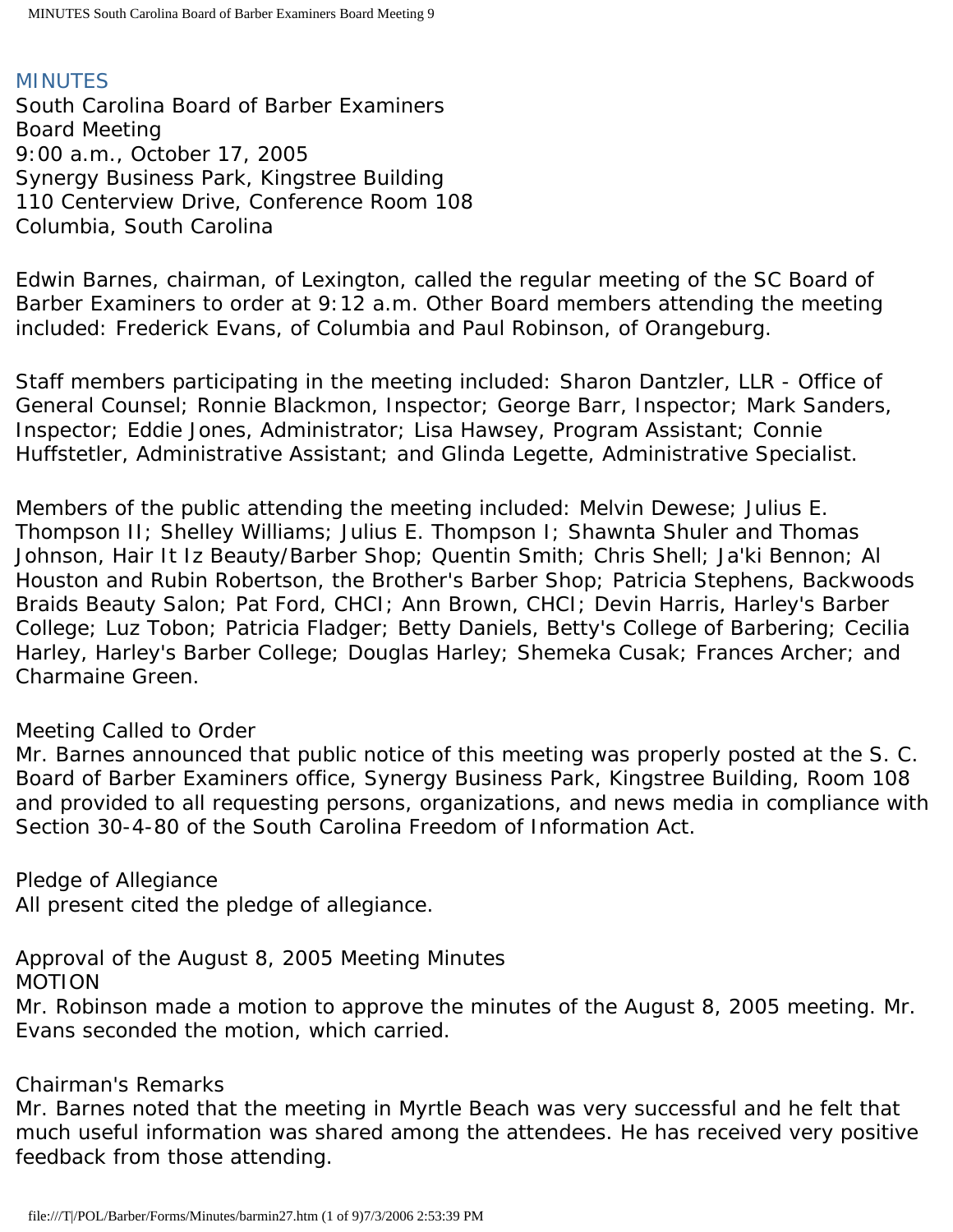Mr. Evans added that he found the focus groups at the conference to be of great interest. He stated that all of the states represented had similar issues and concerns, such as reciprocity and OJT programs.

Mr. Robinson remarked that he was pleased to have been in attendance at the conference. He noted that one item the Board will need to address in the near future is the issue of including the complete shave in the exam.

Mr. Robinson apologized for the conflict in his schedule, which led to the October meeting date being changed. Mr. Barnes noted that the Board has vacant seats due to the fact that appointments have not been made by the Governor's Office, and that the absence of any of the three current members would mean that a quorum would not be present to conduct business.

Administrator's Remarks

Exam Results for August and September 2005

The members received, for their information, the exam results for August and September 2005.

Mr. Jones introduced Mark Sanders, a new inspector for the Barber and Cosmetology Programs.

Mr. Jones noted that the first Hair Braiding class and examination was held on September 28, 2005 at the Fire Academy. It was well attended and the staff did an excellent job in coordinating the class. He said there were some concerns about the way the law was written concerning hair braiding, and he referred the participants to their legislators to have the issues addressed.

Mr. Barnes expressed some concern with the exam results, noting that although they were somewhat improved over past scores, there were still more failures than he would like to see. He emphasized the need to prepare and study before taking the test.

Mr. Evans noted, for the record, that Mr. Barnes was credited in the textbook for his research and work in developing the book. He commended Mr. Barnes for his efforts.

Advisory Opinions, Office of General Counsel There were no advisory opinions given during the October 17, 2005 meeting.

Legislative Update, Legislative Liaison Office There were no legislative updates given during the October 17, 2005 meeting

Unfinished Business Professional Credentialing Services (PCS) Mr. Barnes asked the status of transitioning to PCS to administer the Barber exam. Mr.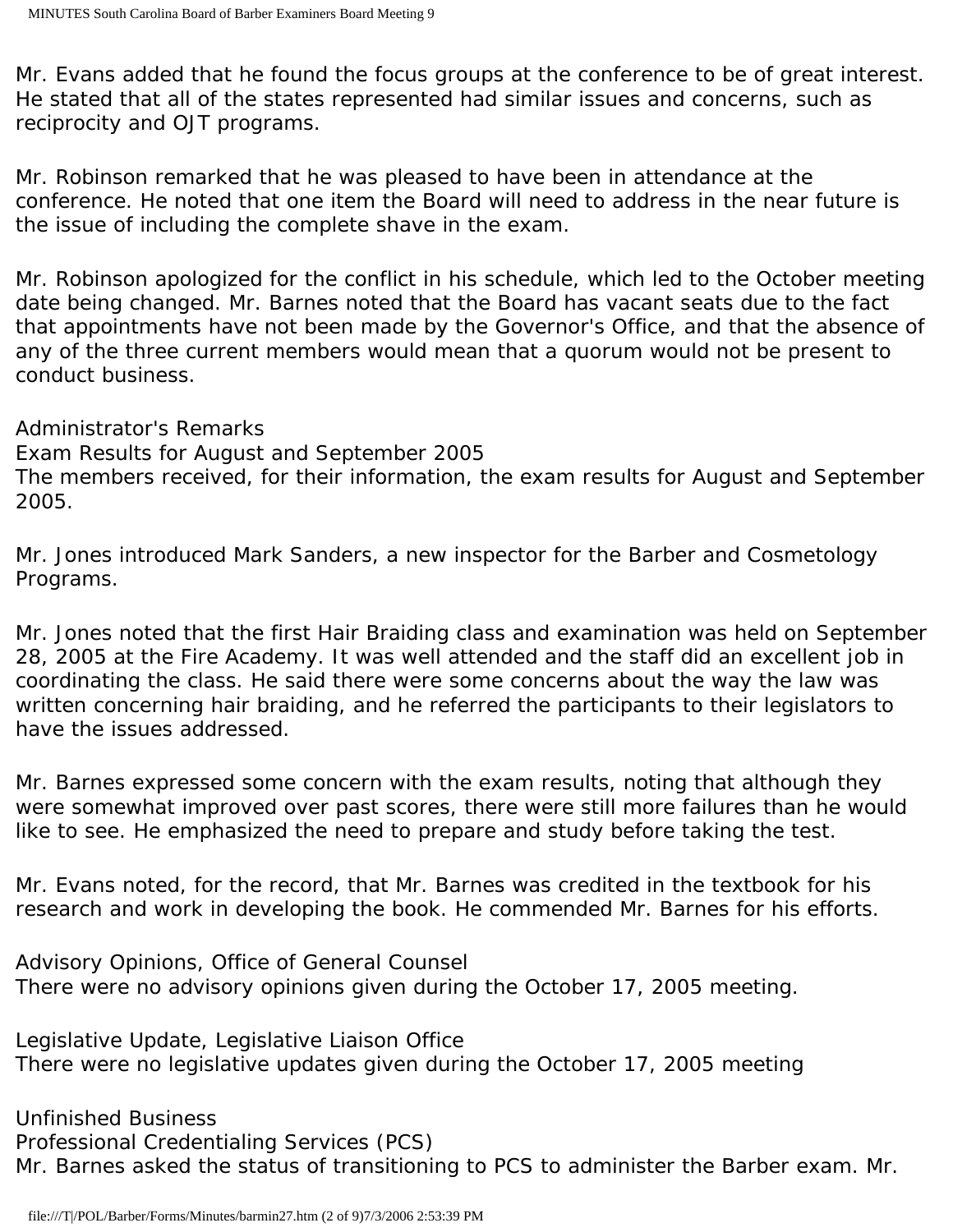Jones stated that he believed the cost analysis was being done by LLR finance staff. Mr. Evans noted that although he had expressed some concern regarding access to data, he did not wish for those concerns to hinder the transition for the test, but simply mentioned them for consideration.

# Lewis Rice

Mr. Barnes noted that Mr. Rice had appeared at the last meeting and would like the staff to research to see if it could be documented as to how long Mr. Rice had been a barber. Mr. Barnes has spoken with a reporter who would like to do a story but wants specific information as to how long he has been practicing. Mr. Jones noted that the records only go back so far and it would be difficult unless the individual himself has such records. Mr. Jones said that staff would contact Mr. Rice's family to see what documentation they might have.

# Exam Questions

Mr. Evans noted that he had received by mail the proposed exam questions, although as a public member of the Board, he is not privy to such information. He stated, for the record, that he had immediately destroyed the questions without reviewing them.

# New Business

Requests for Third Student Permit

Marwin McKnight, Beaufort-Jasper A.C.E., on behalf of Kendra Drake, Carl Jones, Deidrick Anthony and Morgan Mitchell

Mr. McKnight was unable to attend the meeting. Mr. Robinson recommended that the matter be deferred to executive session.

# Christopher M. Shell

Mr. Shell needs a third permit to complete an additional 800 hours instruction. He has studied under two previous instructors and will have a different instructor for the third permit. Mr. Barnes reminded Mr. Shell that the Board does not as a rule issue a fourth student permit. Mr. Robinson asked Mr. Shell the name of the instructor who will be training him. Mr. Shell introduced Mr. Alphonso Houston, who will be his instructor. MOTION

Mr. Robinson moved to approve a third student permit for Mr. Shell. Mr. Evans seconded the motion, which carried.

# Julius E. Thompson II

Mr. Thompson asked the Board for a third student permit to complete his instruction. He has approximately 1500 hours. Mr. Thompson was a student at Denmark Tech, but was removed from school after having a pocketknife in his possession. He wants to continue his training under and OJT instructor.

### MOTION

Mr. Evans moved to approve a third student permit for Mr. Thompson. Mr. Robinson seconded the motion, which carried.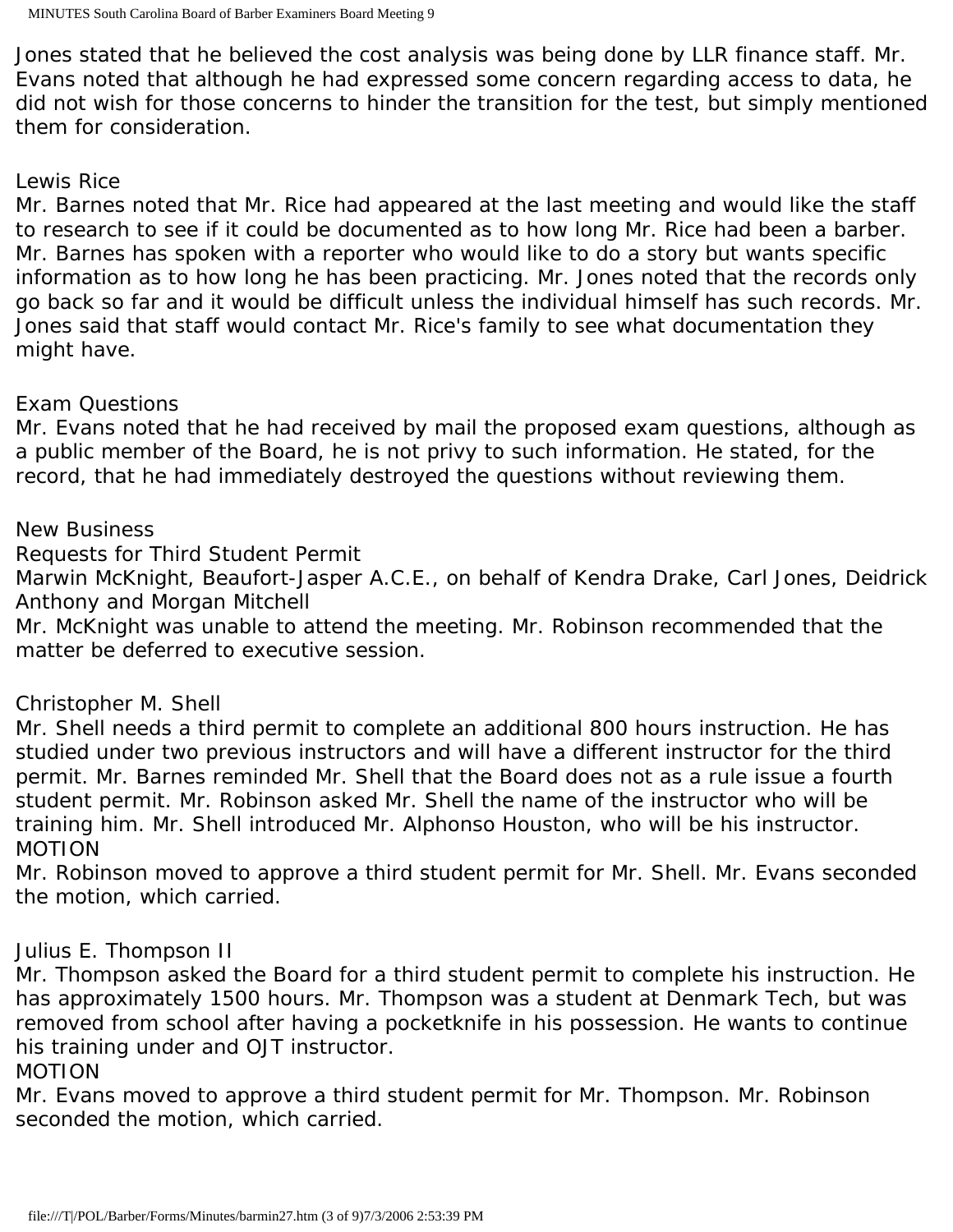Devin Harris

Mr. Harris requested a third student permit to complete his instruction. He needs approximately 100 additional hours.

MOTION

Mr. Evans moved to approve a third student permit for Mr. Harris. Mr. Robinson seconded the motion, which carried.

Request for Fourth Student Permit

Ja'ki Bennon

Mr. Bennon appeared before the Board to request a fourth student permit.

MOTION

Mr. Evans moved to hear Mr. Bennon's request in Executive Session. Mr. Robinson seconded the motion, which carried.

Approval of Eligibility for Licensure

Antwan J. Brown

Mr. Brown appeared before the Board to answer questions regarding his criminal background. He served eleven months for accessory to strong-arm robbery. Mr. Evans asked if the crime occurred in or near a barbershop. Mr. Brown answered that it did not. MOTION

Mr. Robinson moved to allow Mr. Brown to take the practical exam. Mr. Evans seconded the motion and it carried.

## Walter P. Suber

Mr. Suber was to appear before the Board with his parole officer on October 10, 2005, but was unable to attend when the meeting was rescheduled.

Quentin Jermaine Smith

Mr. Smith appeared before the Board to answer questions regarding his criminal background. He was convicted of DUI in 2001. Mr. Evans asked Mr. Smith to allow the Board to proceed with next applicant while Ms. Hawsey secured copies of his SLED report.

## Luz Ensid Tobon

Ms. Tobon appeared before the Board with her niece, who accompanied her as an interpreter. Mr. Barnes noted that a family member could not serve as an interpreter and requested staff to locate someone within the agency to assist.

Ms. Tobon is seeking reciprocity from Colombia, South America, where she worked as a barber for five years. She completed high school (twelfth grade) in 1986, and graduated from barber school in 1995.

Mr. Barnes explained that the matter would be deferred while an interpreter was located.

## Jarvis Edward Brooks

Mr. Brooks was not present at the October 17, 2005 meeting.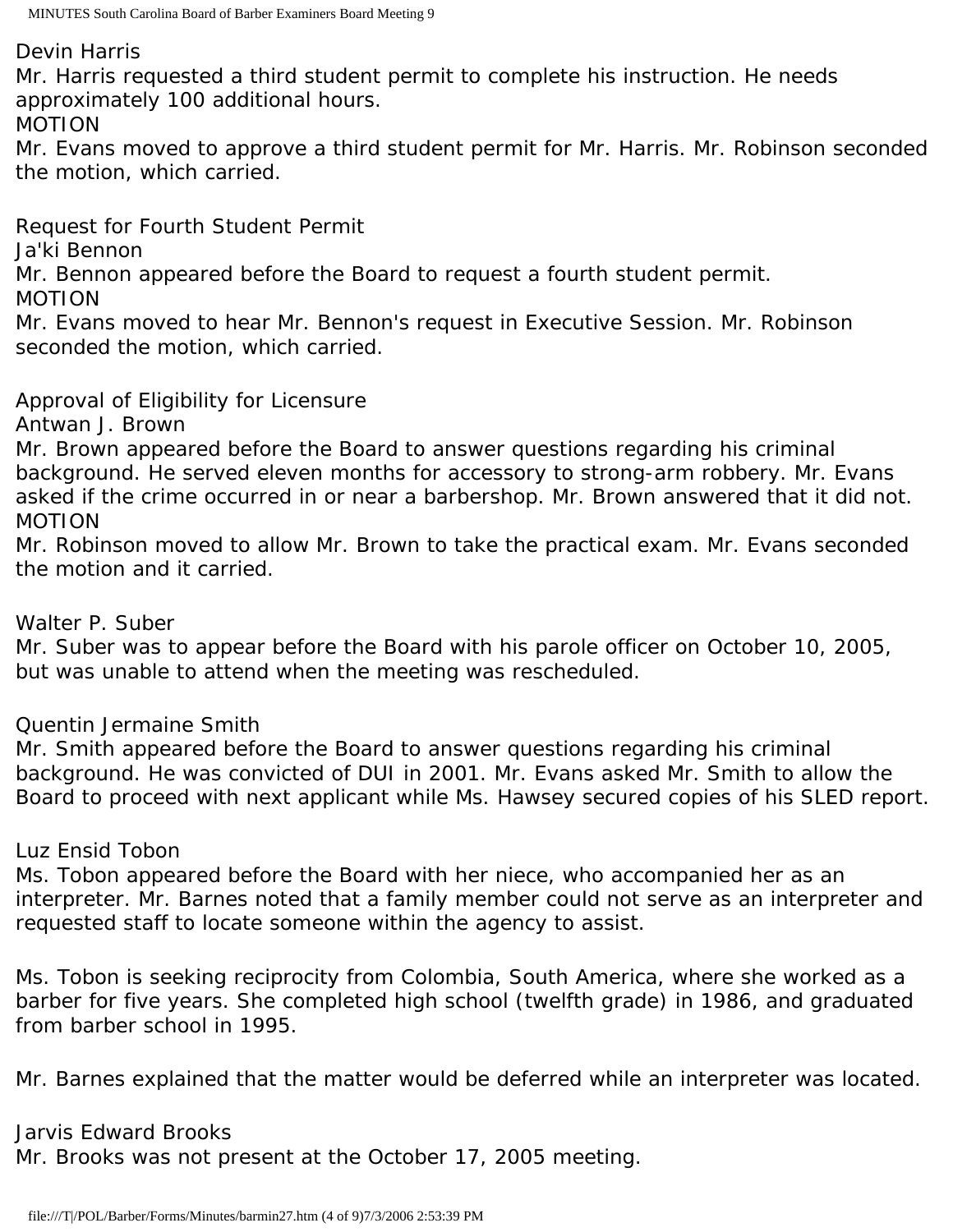School Applications

B-Unique Barber Academy

Mr. Evans stated that he had completed an inspection of the school, as did LLR Inspector, Raymond Lee, and found everything to be in order.

## MOTION

Mr. Evans moved to approve the school application for B-Unique Barber Academy. Mr. Robinson seconded the motion, which carried.

Harley's Beauty and Barber Career Institute

Mr. Evans advised the members that he had received the packet for the school and would schedule an inspection in the near future. Mr. and Mrs. Harley appeared at the meeting to request approval for the school. The members reviewed plans for the school, which would provide both barber and cosmetology instruction. Mr. Barnes noted that under the current proviso allowing barbers and cosmetologist to work side by side, the school can be approved, but if the proviso should lapse, the law requiring complete separation of the schools would be in effect. The Harleys stated that they understood they would have to make changes if the proviso was no longer in effect.

MOTION

Mr. Evans moved to approve the school application, pending a satisfactory inspection, and with the understanding that that changes would be required if the law changes. Mr. Robinson seconded the motion and it carried.

Quentin Jermaine Smith

The members reviewed Mr. Smith's SLED report and found that the DUI charge was indeed the only item the report.

MOTION

Mr. Robinson moved to allow Mr. Smith to take the exam. Mr. Evans seconded the motion, which carried.

Luz Ensid Tobon

Ms. Dantzler advised the Board that an LLR attorney had reviewed the documents provided by Ms. Tobon, which were written in Spanish, and found them to be in order. He confirmed that she is a high school graduate, completed 1200 hours of barber schooling and has five years experience.

MOTION

Mr. Robinson moved to allow Ms. Tobon to take the exam. Mr. Evans seconded the motion, which carried.

Mr. Barnes explained to Ms. Tobon that she would need to pass the written exam, before taking the practical exam. She will also need a translator for the practical exam who is not related to her.

The members explained to Ms. Tobon that she would need to take the written test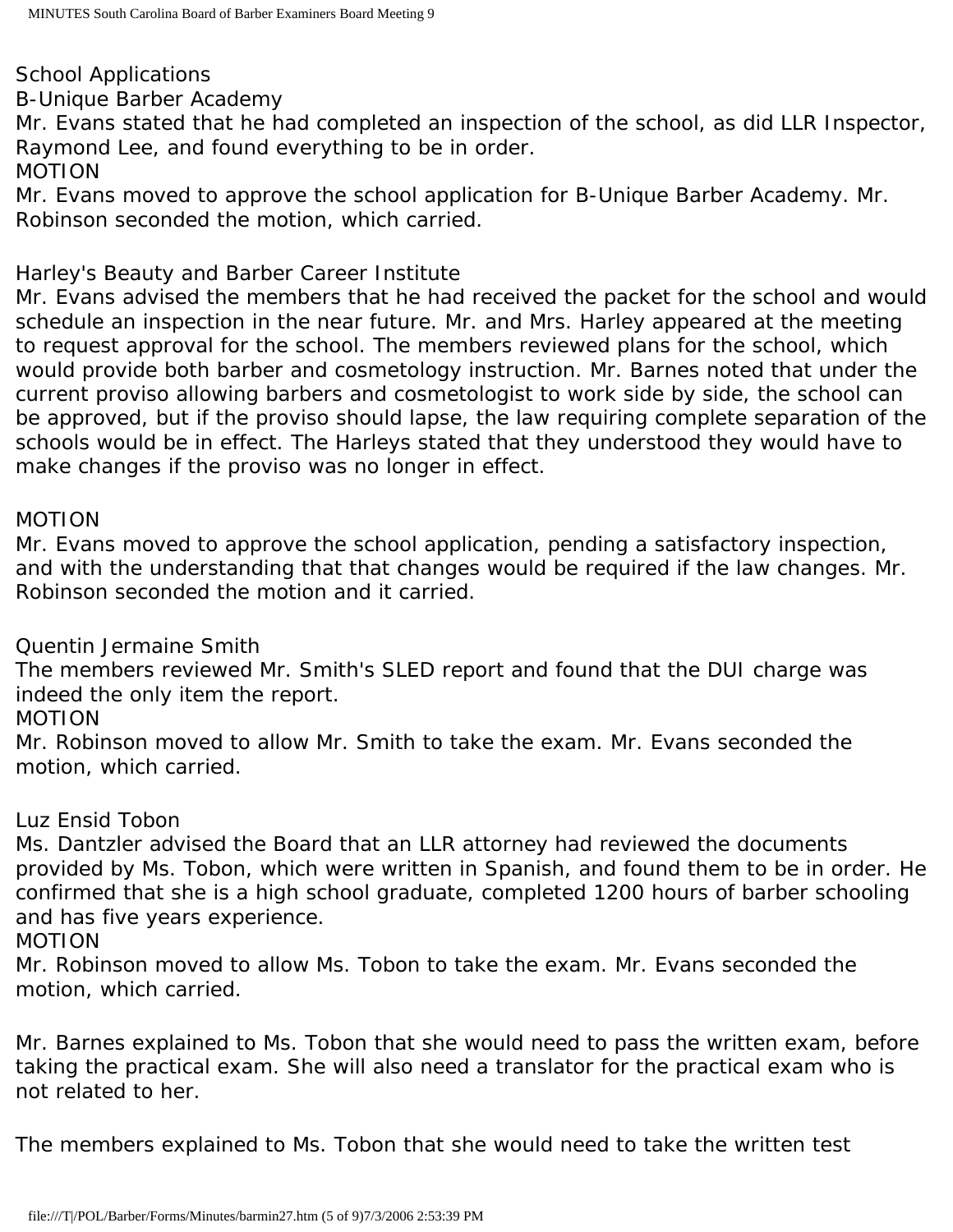#### Recess

Mr. Barnes called for a brief recess at this time.

# Julius E. Thompson II

Mr. Barnes noted that it had been brought to the attention of the Board that Mr. Thompson was appealing his removal from school at Denmark Tech. If he wins the appeal, his desire would be to continue his schooling at Denmark Tech. If he loses the appeal, Mr. Thompson would then want to train under an OJT instructor. After discussing Mr. Thompson's options, the members agreed to reconsider Mr. Thompson's request for a third permit at a later time, after the outcome of his appeal is known. MOTION

Mr. Evans moved to rescind the motion to grant Mr. Thompson a third student permit. Mr. Robinson seconded the motion to rescind. The motion to rescind carried.

Patricia Ford, Contemporary Hair Care Institute

Ms. Ford asked the Board why a cosmetology instructor couldn't teach at a barber school. Mr. Barnes referred the question to Ms. Dantzler, who researched the statute to provide an answer for Ms. Ford.

In the interim, Ms. Ford asked Mr. Barnes to explain why a master hair care specialist must wait one year before owning a shop. Mr. Barnes answered that it was a requirement of the law, and could not be changed by the Board.

Ms. Ford expressed concern about students who come to her school after working under OJT instructors who do not provide proper instruction. Mr. Barnes agreed that there are sometime problems with OJT instruction and in his class he advises students to make sure they receive proper instruction. He noted that in the past, the Board had tracked the failure rate of OJT students versus those who attend barber school.

In answer to Ms. Ford's question regarding a cosmetology instructor is not allowed to teach in a barber school, Ms. Dantzler referred to SC Statute 40-7-350, which states that teachers at a barber college must have three years experience as practicing barbers. Therefore, if a cosmetology instructor has three years experience as a practicing barber, they might qualify.

### Concerns Regarding Hair Braiding Legislation

Ms. Daniels addressed the Board regarding the legislation passed to allow hair braiders registration, noting that at first it was going to be under the Cosmetology Board then moved to the Barber Board. She stated that she submitted a curriculum for a six-hour hair braiding class. Ms. Daniels expressed concern that the Board allowed a class to be taught outside of a school setting.

Ms. Dantzler noted that the General Assembly passed legislation in May 2005, which created the hair braiding registration. In SC, one can do extensions under a cosmetology of barber license. If one does not hold either license, one may perform braiding of natural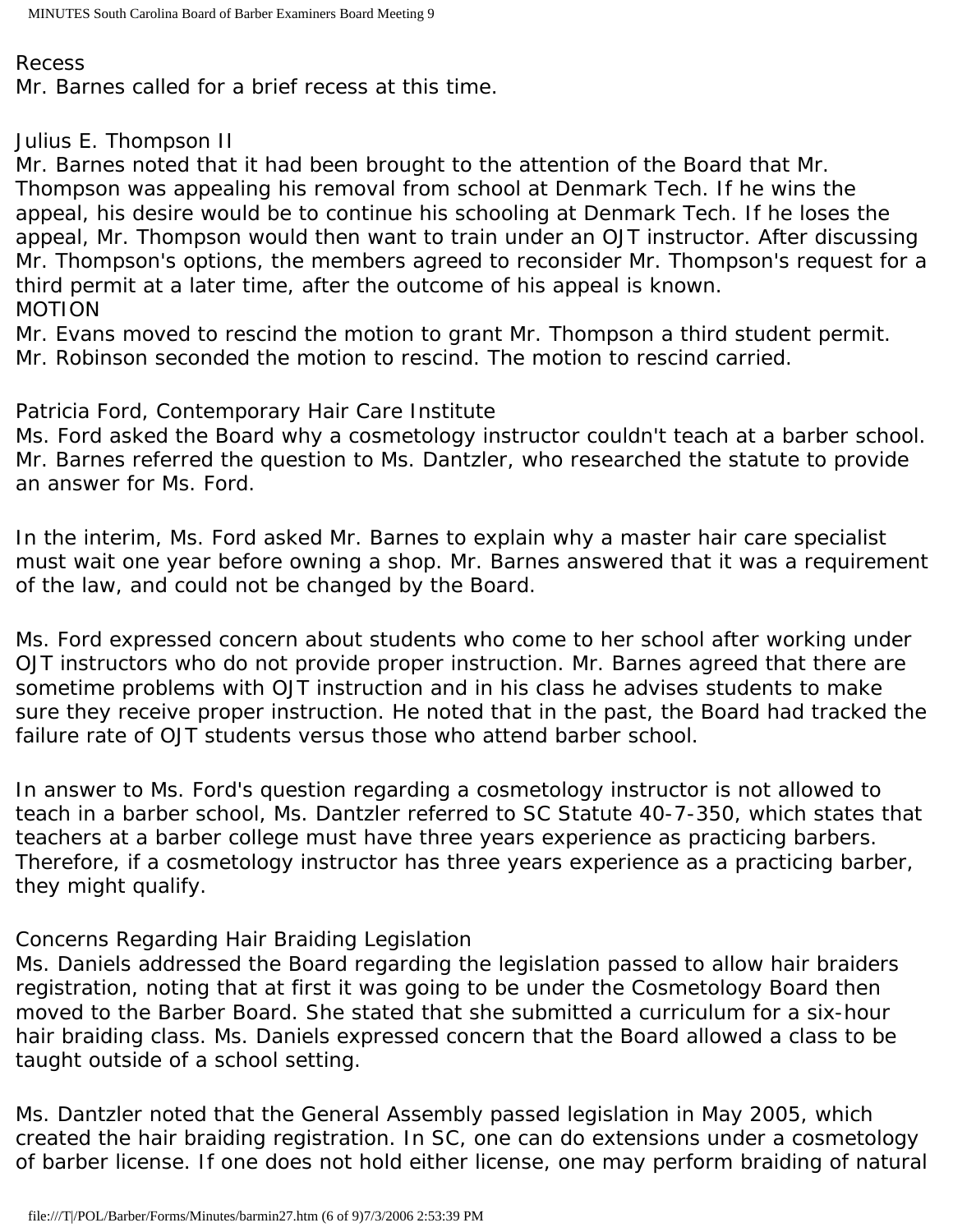hair with a hair braiding registration.

Ms. Daniels provided the members with copies of the curriculum she submitted to Mr. Bryant in March. She understood at that time that she could offer the class, but later received a Cease and Desist Order. She is now submitting it to the Board for approval.

Requests for Approval of Hair Braiding Class

The members reviewed the curricula submitted to teach the six-hour class for hair braiding registration. Mr. Barnes asked Ms. Dantzler if she felt the curricula met the criteria set forth in the statute. Ms. Dantzler answered that it appeared to meet the criteria.

Charmaine Green, Shemeka Cusak, Danielle Brown and Dianh Shaw Mr. Robinson asked Ms. Green what questions would be used at the end of the class. Ms. Green answered that she would use the questions approved by LLR

Mr. Evans asked Ms. Green to clarify whom she was submitting as instructors for the class. Ms. Green stated that she was asking approval for herself and three other licensed instructors to teach the class.

MOTION

Mr. Robinson moved to accept the curriculum submitted by Charmaine Green, Shemeka Cusak, Danielle Brown and Dianh Shaw, and to allow them to teach the six-hour braiding class. Mr. Evans seconded the motion, which carried.

Patricia Fladger

MOTION

Mr. Robinson moved to accept the curriculum submitted by Ms. Fladger and allow her to teach the six-hour hair-braiding course. Mr. Evans seconded the motion, which carried.

Patricia Stephens

MOTION

Mr. Robinson moved to accept the curriculum submitted by Ms. Stephens and allow her to teach the six-hour hair-braiding course. Mr. Evans seconded the motion, which carried.

Betty Daniels MOTION Mr. Evans moved to accept the curriculum submitted by Betty Daniels and allow her to teach the six-hour hair braiding class. Mr. Robinson seconded the request, which carried.

Health Insurance for Barbers

Mr. Barnes shared with the members that All-State now offers health insurance for barbers. Information can be obtained via the Internet.

Melvin Dewese

Mr. Dewese appeared before the Board to request that he be allowed to take the barber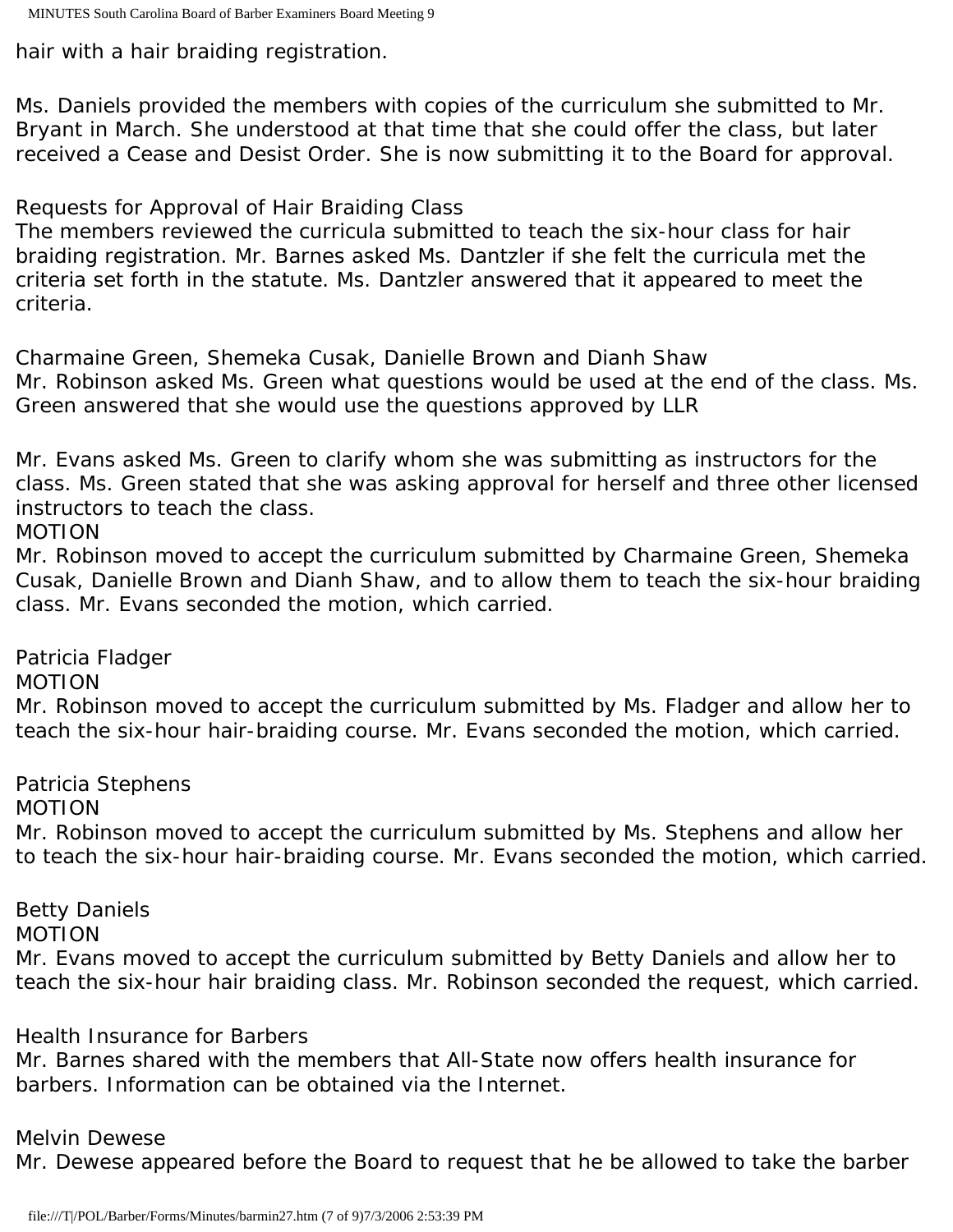exam. He has a criminal background, which includes a conviction for involuntary manslaughter. Mr. Barnes asked Mr. Dewese to explain the circumstances of the incident. Mr. Dewese stated that he was involved in an altercation in which an individual lost his life. He served his term and is now on parole.

Ms. Dantzler asked Mr. Dewese if he had completed the period of intensive supervision required of him. He responded that he was taken off of intensive supervision and electronic monitoring one month after he was released.

Mr. Evans asked Mr. Dewese if the incident for which he was charged occurred in a barbershop or the parking lot of a barbershop. He answered that it did not. MOTION

Mr. Robinson moved to approve Mr. Dewese to sit for the exam and, upon passing the exam, allow him to be licensed for a five year probationary period, during which time he submit to the Board, at his expense, an annual SLED report.

## Public Comments

Alphonso Houston asked if the student application includes the question regarding the criminal background. Ms. Dantzler answered that it is on the application and an applicant would be notified by staff to appear before the Board in such circumstances.

Executive Session

The Board entered into Executive Session at this time. T

Return to Public Session

The Board returned to Public Session. No motions were made an no votes were taken in Executive Session.

October 2005 DRC Report

Mr. Blackmon presented to the Board the DRC Report for October 2005 and the Inspection Report for August and September 2005.

MOTION

Mr. Evans made a motion, seconded by Mr. Robinson, to approve the DRC Report and Inspection Report presented by Mr. Blackmon. The motion carried.

Ja'ki Bennon

MOTION

Mr. Evans moved to allow Mr. Bennon to complete 65 hours of instruction by letter amending his student permit. Mr. Robinson seconded the motion, which carried.

Marwin McKnight, Beaufort-Jasper A.C.E

### MOTION

Mr. Evans moved to grant third student permits to Kendrick Drake, Carl Jones, Deidrik Anthony and Morgan Mitchell. Mr. Robinson seconded the motion and it carried.